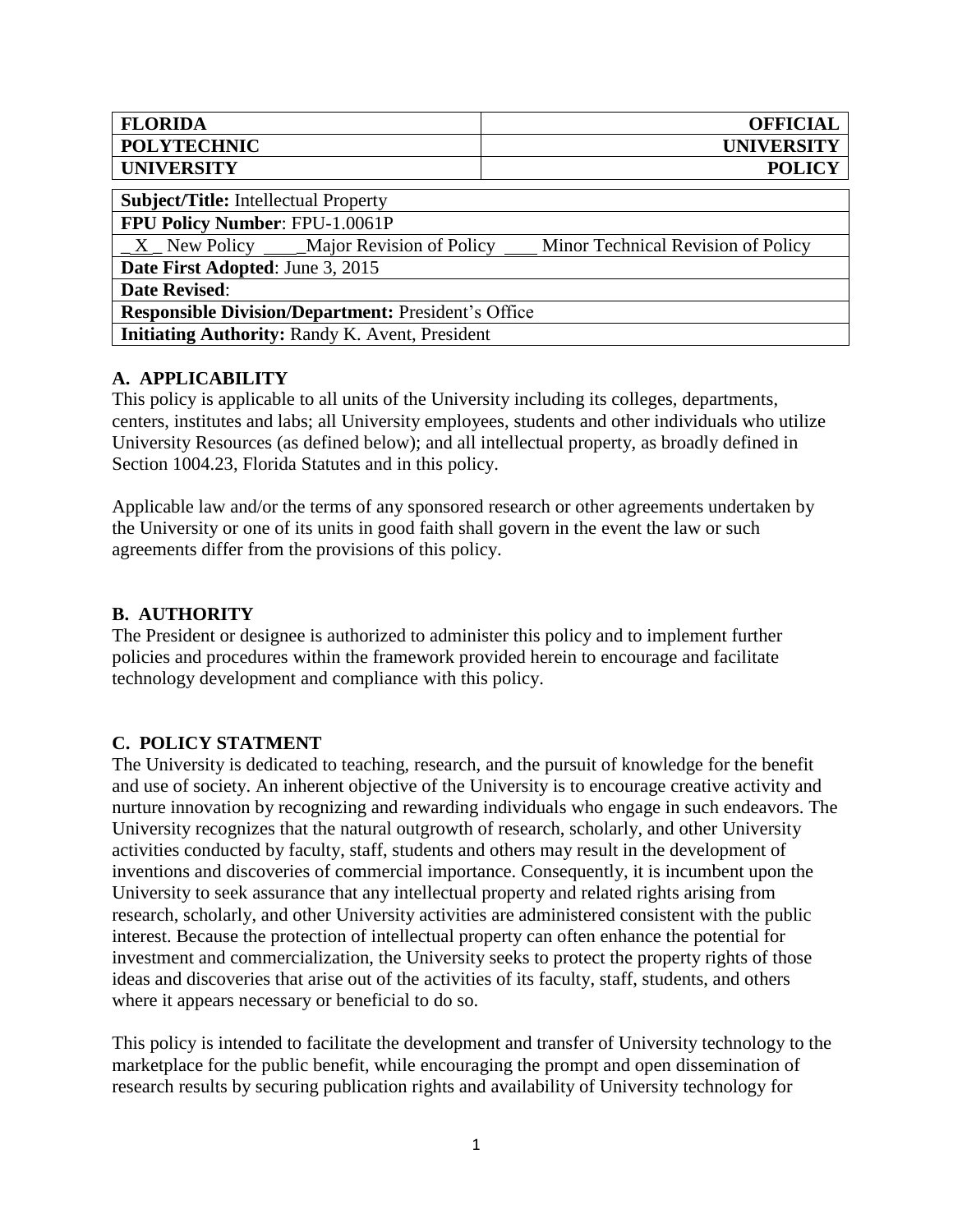educational purposes and providing recognition to individual creators by achievement of a fair and equitable distribution of royalty income.

As a condition of employment, all University employees are immediately bound by this policy. Furthermore, to provide full disclosure and acknowledgment of rights, the University requires, as a condition of employment, that all University employees acknowledge in writing their duty to recognize and adhere to this policy. University students and others working on sponsored research projects or utilizing significant University Resources (defined below), are likewise bound to, and required to acknowledge in writing their duty to recognize and adhere to this policy.

## **D. LEGAL CONSIDERATIONS**

Pursuant to the Bayh-Dole Act of 1980 and subsequent amendments, universities are granted ownership of intellectual property created under government-funded work and are charged with commercializing those inventions for the public good. This policy is meant to encourage and enable technology development and for the benefit of the public. Adequate recognition of and incentive to potential creators of intellectual property through the sharing of the financial benefits resulting from the transfer and development of patentable inventions and other marketable forms of intellectual property encourages the creation of such intellectual property. At the same time, the University's share in the financial benefits provides funds for further research at the University. Consistent with the Bayh-Dole Act, the University is committed to sharing the intellectual and financial benefits resulting from the work of its employees.

Inventions that arise pursuant to programs receiving federal funds, whether such funds provide full or partial support in funding the research, are subject to the federal government retaining rights to the use of that property. Under Bayh-Dole, the federal government has provided universities the right to retain title to such inventions provided that, in return for this election right, the university assumes specific obligations in handling these inventions. Specific requirements, as prescribed by the federal government, include: election of title by the university within two (2) years of invention disclosure; obligation of due diligence in seeking legal protection and in licensing the technology; providing the federal government a non-exclusive, royalty-free license to use the invention either on its own or through a government contractor; required written agreements with university employees under which the employee agrees to prompt disclosure of inventions and to execute any documents necessary to obtain patent protection. The federal government also retains the right to assert a claim against an invention or patent in the event an institution fails to fulfill its responsibilities in accordance with federal regulations.

In addition to such obligations assumed by the University through its acceptance of federal research funding, the University often enters into research-related agreements (e.g., sponsored research agreement, material transfer agreement, participation agreement, service agreement), which typically will include legally binding terms governing Intellectual Property rights generated by participating researchers. The University must be able to fulfill these obligations, which often involve the disclosure, management, development and commercialization of intellectual property generated by participating University Creators.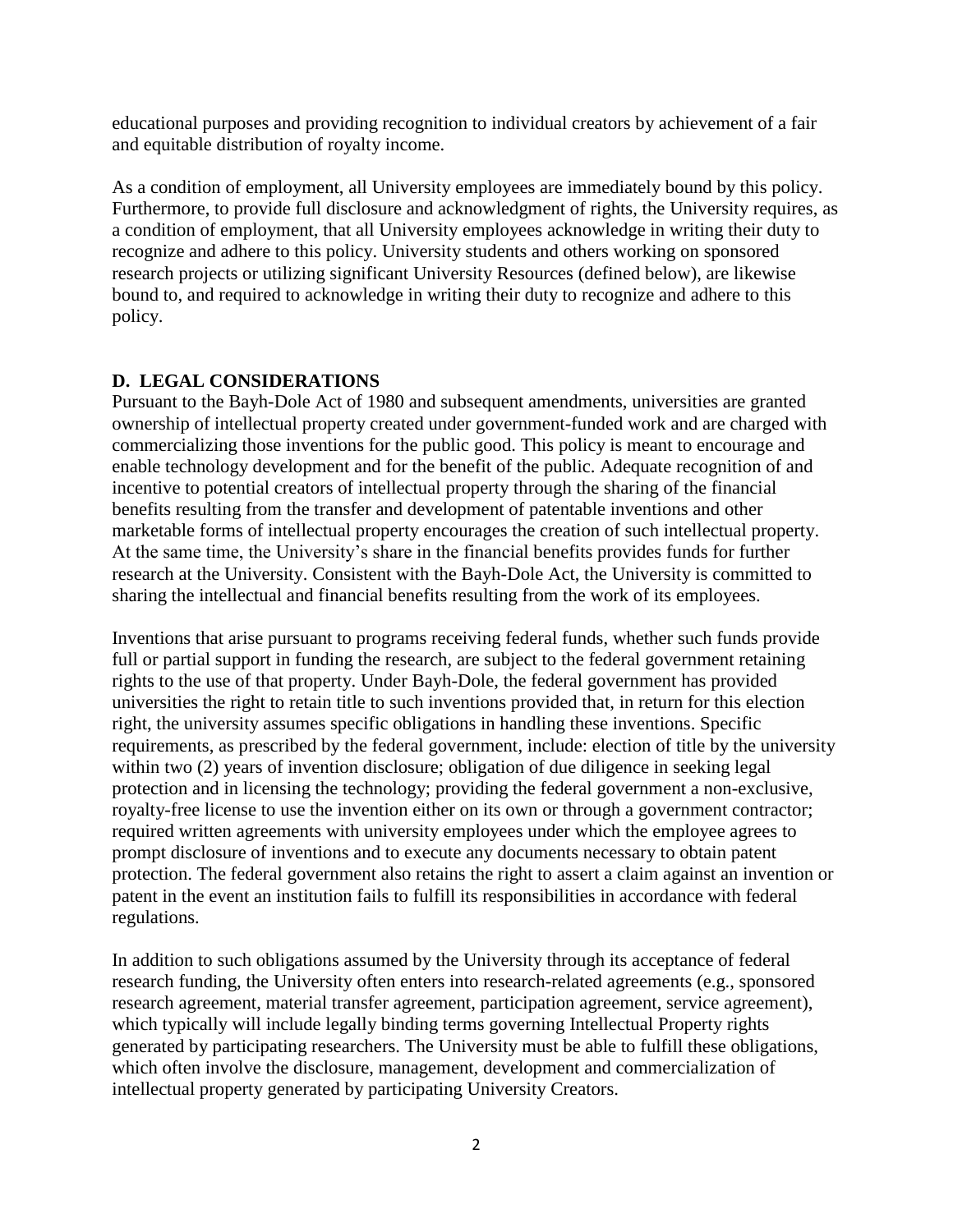## **E. DEFINITIONS:**

**1. "Intellectual Property"** includes inventions, industrial designs, trade secrets, mask works, tangible research material, copyrightable works and related trademarks.

**2. "Inventions"** include any potentially patentable concept and/or reduction to practice of a discovery, invention, process, composition of matter, method of doing business, article of manufacture, know-how, design, model, technological development, biological material, strain, variety, culture of any organism, or portion, modification, translation, computer software or databases, or extension of these items, any mark used in connection with these items. An invention also includes material, other than copyrightable Works, that is used to assist or enhance instruction.

**3.** "**Student**" includes any full or part-time degree or non-degree seeking individual who is enrolled at the University in an undergraduate or graduate course. Students employed by the University shall be a University employee under the terms of this policy.

**4.** "**Tangible Research Material"** means unique research products or tools, such as biological materials or chemical compounds, whether or not patentable.

**5. "Trade Secrets"** include information and/or data reasonably kept confidential and that has existing or potential economic value.

**6. "University Creator"** includes all University employees, both part and full-time, researchers, visitors and others individuals participating in University programs, research and/or utilizing University Resources.

**7. "University Resources"** includes the use of University funds, facilities, equipment, personnel, materials, or technological information, and includes such support provided by other public or private organizations when it is arranged, administered or controlled by the University. **8. "Works"** include copyrightable computer software and databases, audio and visual material, circuit diagrams, compilations of the works of others, architectural and engineering drawings lectures, musical or dramatic compositions, motion pictures, choreographic works, multimedia works, web pages, sound recordings, pictorial or graphic illustrations or displays, and any creative expression of a mark used in connection with these items. A work also includes copyrightable material that is used to assist or enhance instruction.

## **F. OWNERSHIP OF INTELLECTUAL PROPERTY**

**1.** University Creators retain ownership of Intellectual Property that they develop, provided such Intellectual Property is:

- (a) not developed in the course of or pursuant to a sponsored research or other agreement; and
- (b) not created as a "work-for-hire" by operation of copyright law and not created pursuant to a written agreement with the University providing for a transfer of copyright ownership to the University; and
- (c) not developed with significant use of University Resources, as further described herein.

**2.** Ownership of all other Intellectual Property immediately vests with the University upon creation, conception and/or reduction to practice in the following circumstances: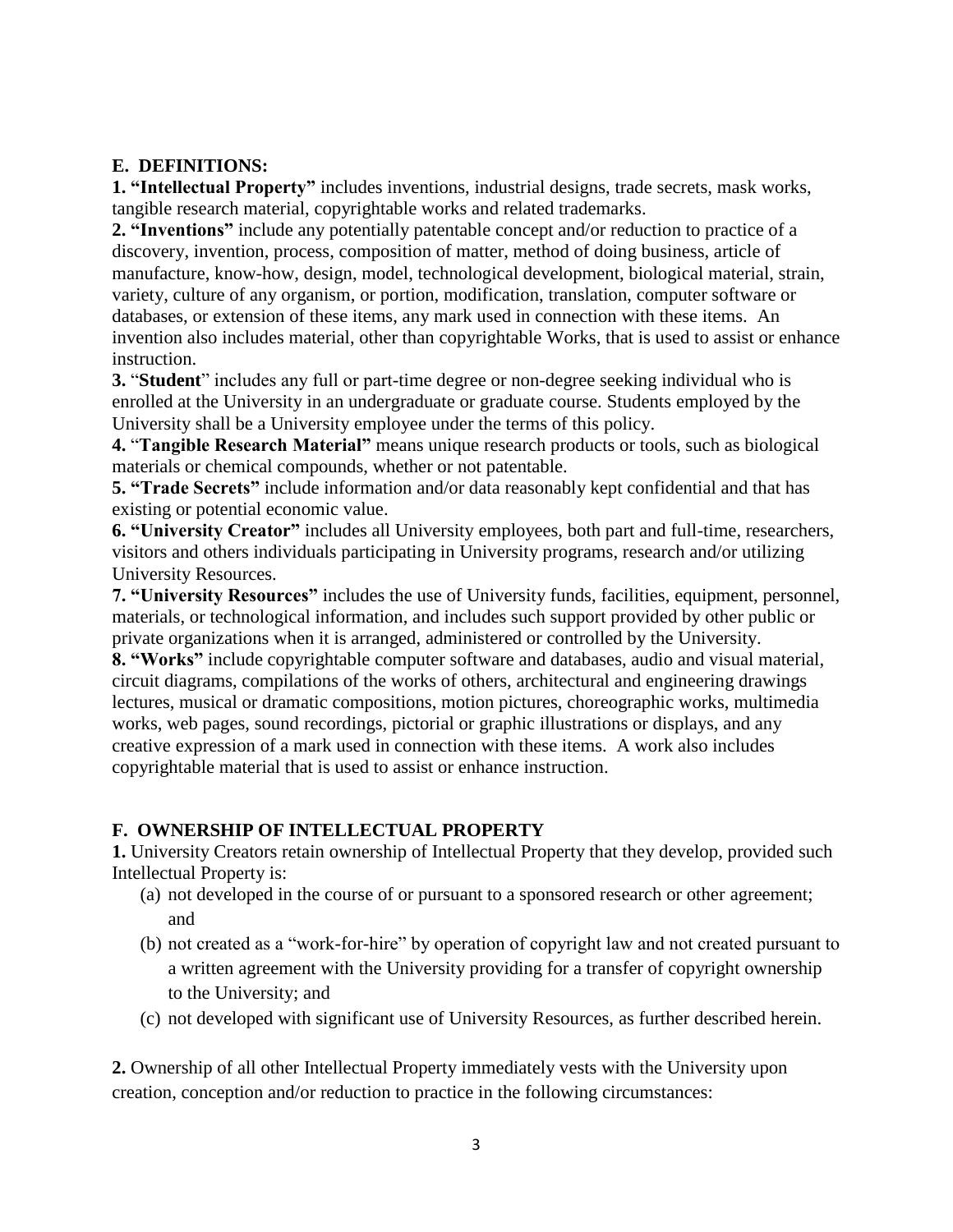- (a) Intellectual Property is made or created by University Creators pursuant to a sponsored project agreement to which the University is a party;
- (b) Copyrightable works are created as a "work-for-hire" or pursuant to a written agreement with the University providing for the assignment of any Intellectual Property rights to the University;
- (c) Intellectual Property is developed by a University Creators with the significant use of University Resources.

**3.** University Creators own Intellectual Property that is developed on their own personal, unpaid time, in the absence of any sponsored project agreement or other agreement giving rights to the University, and without significant use of University Resources.

## **G**. **SIGNIFICANT USE OF UNIVERSITY RESOURCES**

**1.** When Intellectual Property is developed by University Creators with the use of significant University Resources, the University owns such Intellectual Property. Provided the Intellectual Property is not subject to a sponsored project, or other agreement granting third party rights, the issue of whether or not a significant use of such University Resources occurred will be determined by the President or designee.

**2.** Textbooks developed in conjunction with teaching a University course are excluded from the "significant use" category (see "Scholarly Works" section below) and are not considered a "work-for-hire," unless the textbook was developed using University personnel to support the textbook development or University administered funds were paid specifically to support the textbook development.

**3.** Generally, Intellectual Property will not be considered to have been developed using significant University Resources provided:

- (a) only a minimal amount of unrestricted funds has been used (e.g., amounts less than five hundred dollars (\$500) shall be presumed "minimal"); and
- (b) the Intellectual Property does not fall within an area of research that is subject to a sponsored research agreement for which the Creator is a participant or contributor; and
- (c) only a minimal amount of time has been spent using significant University facilities (e.g., time less than ten (10) hours shall be presumed "minimal") or only insignificant facilities and equipment have been utilized (note: incidental use of office, library, machine shop facilities, and of traditional desktop personal computers are examples of facilities and equipment that are not typically considered significant); and
- (d) development of the Intellectual Property occurred during personal, unpaid time of the University Creator.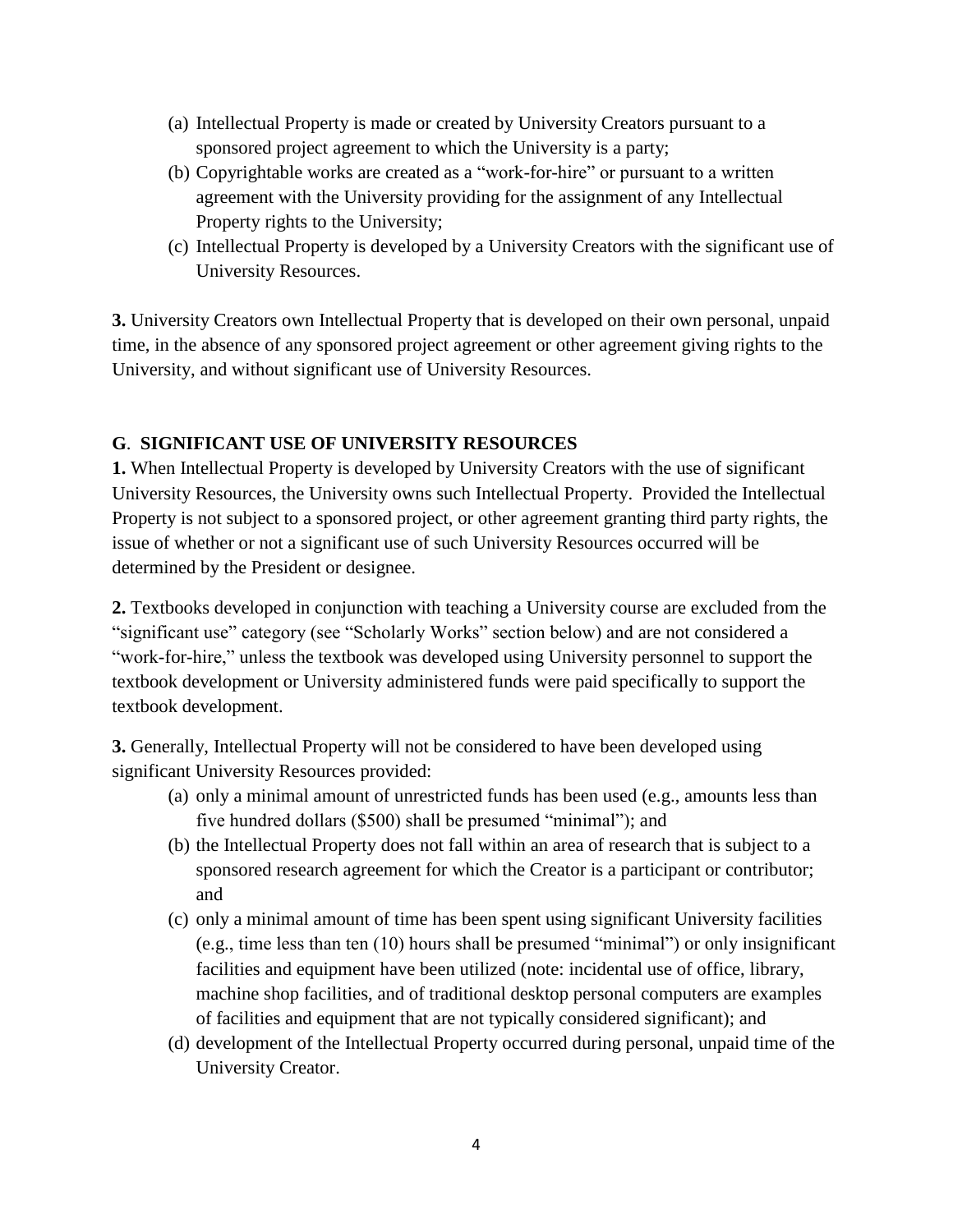#### **H. SCHOLARLY WORKS**

**1.** In keeping with academic tradition, the University does not claim ownership of copyrights in scholarly books and textbooks, articles and other scholarly publications, nor popular novels, musical compositions, or other works of artistic imagination provided such works are:

- (a) created by the personal effort of the University Creator;
- (b) created without the significant use of University Resources; and
- (c) not subject to the terms of a sponsored research or other agreement.

#### **I. STUDENT INTELLECTUAL PROPERTY**

**1.** The University respects the long-standing tradition that students own their academic work. In general, any Intellectual Property (including theses and dissertations, inventions, discoveries, creations and new technologies) conceived or first reduced to practice by a student at the University as a work product (e.g., homework assignments, laboratory experiments and special and independent study projects) of a "for credit" course will be owned by the Student Creator. Generally, undergraduate and graduate Students own any Intellectual Property that they create through enrollment in a University course for academic credit. However, the University owns such Intellectual Property when one or more of the following apply:

- (a) When there is collaboration between a Student and University employee(s) to create works as part of a sponsored research project or faculty development activities.
- (b) In certain courses or special projects where a Student is presented with the opportunity to participate in a project or activity in which the ownership of any resulting Intellectual Property must be assigned either to the University or to a sponsoring entity as a condition of the Student's participation.
- (c) When the Student is employed by the University, in which case the terms applicable to University employees shall apply.

**2.** Although a student retains copyright ownership to his/her thesis or dissertation or other Student-created Works, the Student grants the University permission to use, reproduce and publicly distribute copies of those Works.

#### **J. SPONSORED STUDENT PROJECTS**

**1.** Students are never obligated to participate in projects or activities that require the assignment of the Student's Intellectual Property to the University or another entity. In these situations, Students must always be presented with two options to choose from: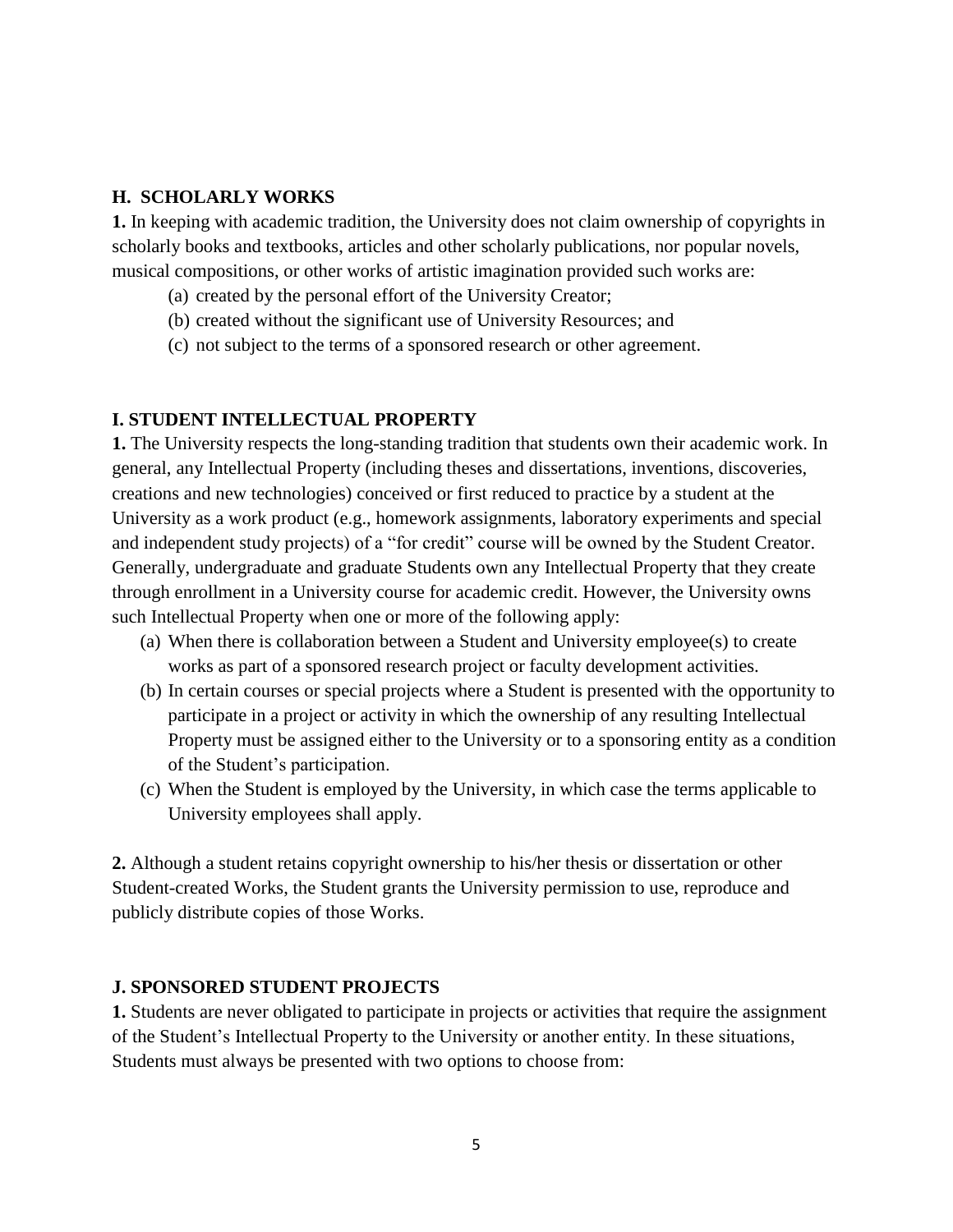- (a) participate in a project or activity that does not require the Student to assign his/her Intellectual Property; or
- (b) participate in a project or activity that requires the Student to assign his/her Intellectual Property.

**2.** A Student's grade and/or evaluation of performance in a University course shall not be affected by the Student's decision to participate or not to participate in projects or activities requiring the assignment of the Student's Intellectual Property. Students should consider that the assignment of Intellectual Property is a binding legal agreement and that they have the right to seek independent legal advice at their own expense prior to signing any agreement.

**3.** Student project results are not the work of the University and any references either internally or to third parties shall clearly identify the source of the student project results as student research performed at the University without subsequent independent evaluation.

## **K. INTELLECTUAL PROPERTY AGREEMENT**

All individuals who participate in funded research activities or utilize University Resources shall be bound to, and must sign the *University Intellectual Property Agreement Form*. This obligation extends to all University Creators. The processing of a University appointment will not and cannot be completed until this agreement is signed and submitted to the Office of Human Resources, which shall be responsible for collecting and maintaining signed agreements for all individuals required to do so pursuant to this policy.

## **L. OUTSIDE CONSULTING AGREEMENTS**

**1.** University employees who are consulting for, visiting, or collaborating with other entities may be asked by other entities to sign documents (e.g., consulting agreements, facility access arrangements, and non-disclosure/confidentiality agreements). Such third party agreements often contain language conferring rights to inventions arising from access to information or facilities and the signing of such agreement may conflict with an individual's existing obligations to the University. It is the responsibility of each individual to ensure that the terms of any consulting or other agreements with a third party does not conflict with his/her commitment to the University (see *University Regulation [FPU-6.008 Outside Employment and Outside Activities](https://floridapolytechnic.org/wp-content/uploads/FPU-6.008-Outside-Employment-Outside-Activity-Regulation-7.29.14.pdf)*). A University employee should make the nature of his/her obligations to the University clear to any third party for whom he or she expects to consult or collaborate with. Specifically, the scope of the consulting services should be distinguished from the scope of any individual's University research commitments.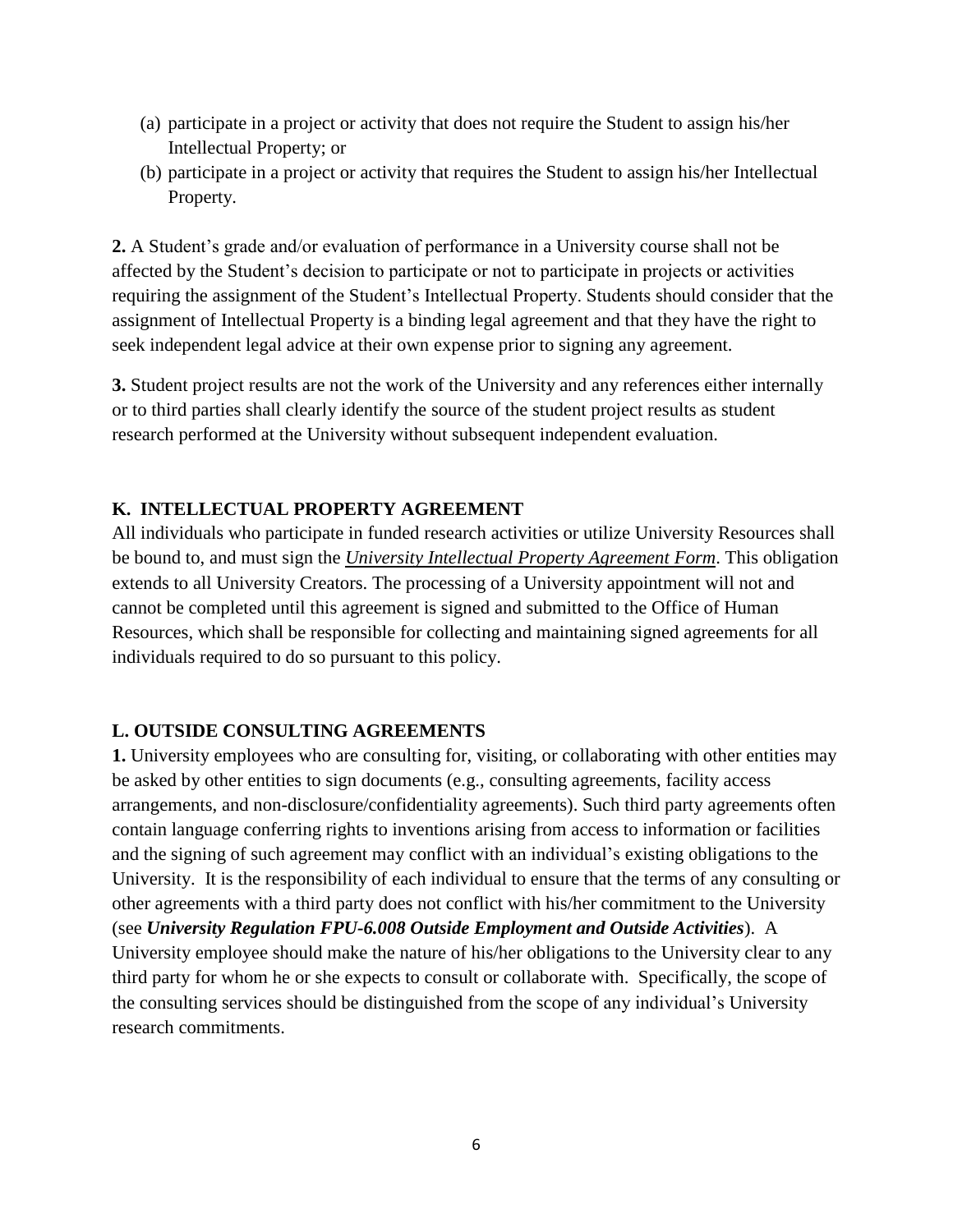**2.** The University will not negotiate any outside consulting agreements on behalf of any employee or student; however, any questions regarding a University policy or regulation may be directed to the General Counsel's Office.

#### **M. INTELLECTUAL PROPERTY DISCLOSURE**

**1.** University Creators must disclose Intellectual Property in writing to the University promptly and completely upon creation or discovery, even if the University Creator does not believe the University has rights to such Intellectual Property under the provisions of this policy.

**2.** The terms of sponsored research and other related agreements normally impose obligations with respect to the reporting of inventions, technical data, and copyrightable works, such as software. In particular, Intellectual Property that is developed under federally or privately sponsored research must be promptly disclosed to the Provost or designee in order to accomplish required reporting actions.

**3.** Disclosure is made to the Provost or designee on the *University Invention Disclosure Form* within a reasonable time of creation. The disclosure must contain sufficient detail to convey a clear understanding, to the extent known at the time of the disclosure, of the nature, purpose, operation and technical characteristics relating to the disclosed Intellectual Property. The disclosure must also provide information pertaining to any publication or submission for publication, sale or offer of sale, or public use of the Intellectual Property. Thus, the University Creator has the responsibility to update the Provost or designee in a timely manner of any developments involving publication, sale or use of which the University Creator may become aware of after the initial disclosure, and must take all reasonable efforts to make the initial disclosure to the University well in advance of any publication, sale or public use.

### **N. INTELLECTUAL PROPERTY OWNERSHIP DETERMINATION**

If the University Creator claims an ownership interest in Intellectual Property or has a question about whether an assignment must be made to the University, the Intellectual Property should be disclosed to the Provost or designee and the claim or question clearly stated. The University, through the Provost or designee will provide a determination of rights within a reasonable time following submission, generally not to exceed thirty (30) days from the date of disclosure.

### **O. INTELLECTUAL PROPERTY EVALUATION**

The President or designee will evaluate all Intellectual Property disclosures for their commercialization potential and to determine the appropriate means for protecting and promoting the development of the technology, with the assistance and cooperation of the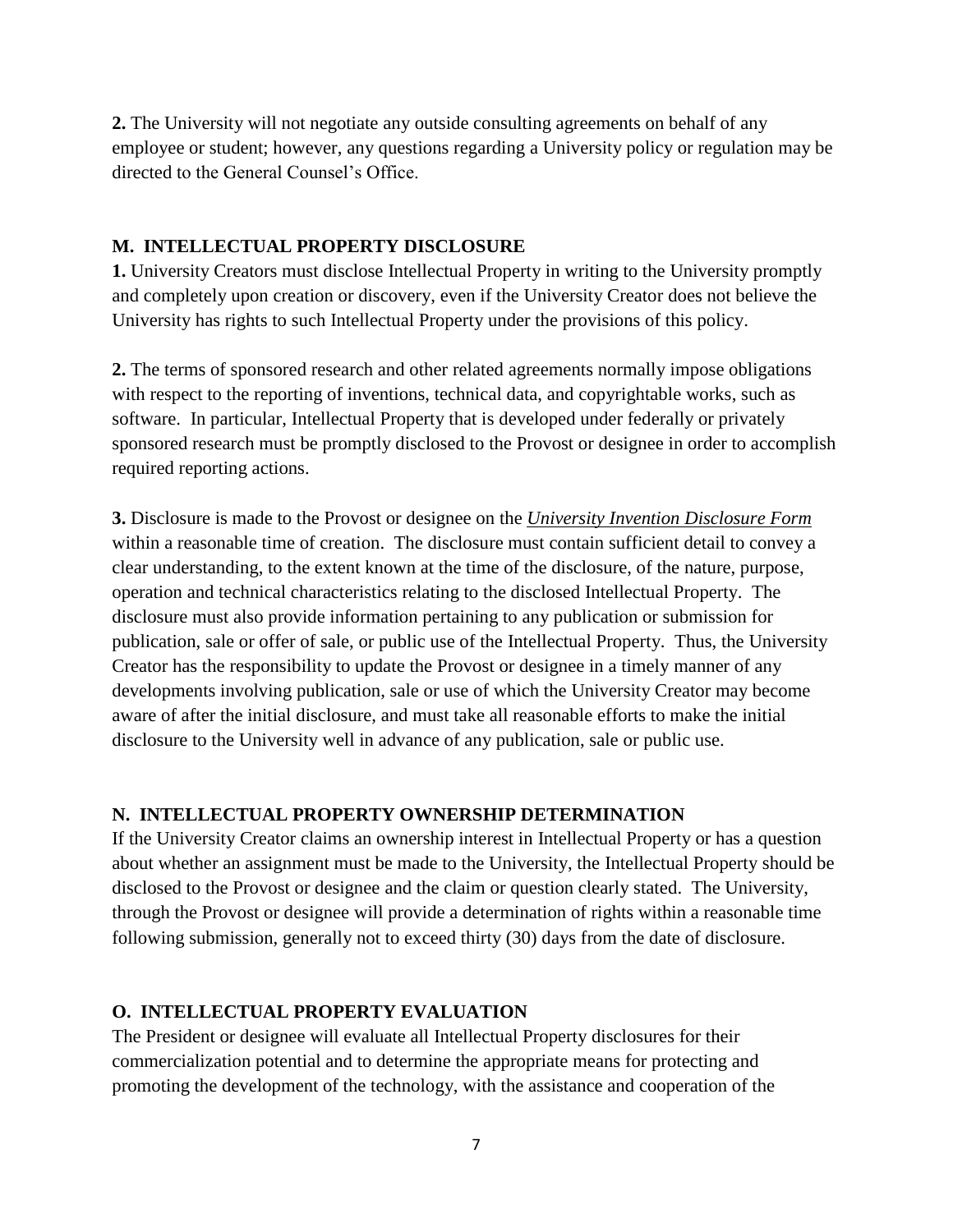University Creator(s). The President or designee will provide a timely response to the University Creator(s), generally not to exceed sixty (60) days from the date of disclosure, and may engage outside evaluators and other consultants to review the disclosure, as well as to assist in the licensing, commercialization and protection of the Intellectual Property.

#### **P. INTELLECTUAL PROPERTY PROTECTION**

When a patent application is deemed appropriate, University counsel will work with the creator(s) to prepare a patent application. The University Creator(s) shall provide a reasonable level of assistance in this process during the initial preparation of the patent application, the prosecution of the patent application and with subsequent patents that claim priority to the initial patent. This assistance shall survive the employment of the University Creator(s) with the University and the University Creator(s) shall execute all necessary paperwork to perfect rights in the patent(s) for the benefit of the University. Upon submission, the Intellectual Property Disclosure Form will initiate action by the President or designee to investigate the patenting (or other methods of Intellectual Property protection) and marketing of the technology, unless accompanied by a letter from the University Creator(s) requesting other action be taken by the University.

#### **Q. COMMERCIALIZATION OF UNIVERSITY INTELLECTUAL PROPERTY**

The President or designee may determine it appropriate to pursue the licensing of University Intellectual Property to promote the likelihood that the Intellectual Property will provide a benefit to the public in accordance with the mission of the University. The President or designee will pursue the licensing by researching the market, identifying third parties to support development and/or commercialization, entering into discussions with potential licensees, negotiating appropriate licensing or other agreements, monitoring progress, and distributing net royalty income that is generated to the University Creator(s) in accordance with this policy. Licensing agreements will generally entail a nonrefundable license fee, patent expense reimbursement, a royalty percentage and minimum royalty payments, development and reporting milestones and a requirement of licensee diligence, providing march-in rights where a licensee does not perform diligently pursuant to the terms of the license. When it is appropriate to do so, the University may accept an equity position in partial lieu of cash royalties. For Trade Secrets including, but not limited to, databases, technical data, manufacturing processes and methods having commercial value, the University Creator(s) may request the University to license said Trade Secrets to outside industry.

### **R. REQUEST TO LICENSE UNIVERSITY INTELLECTUAL PROPERTY**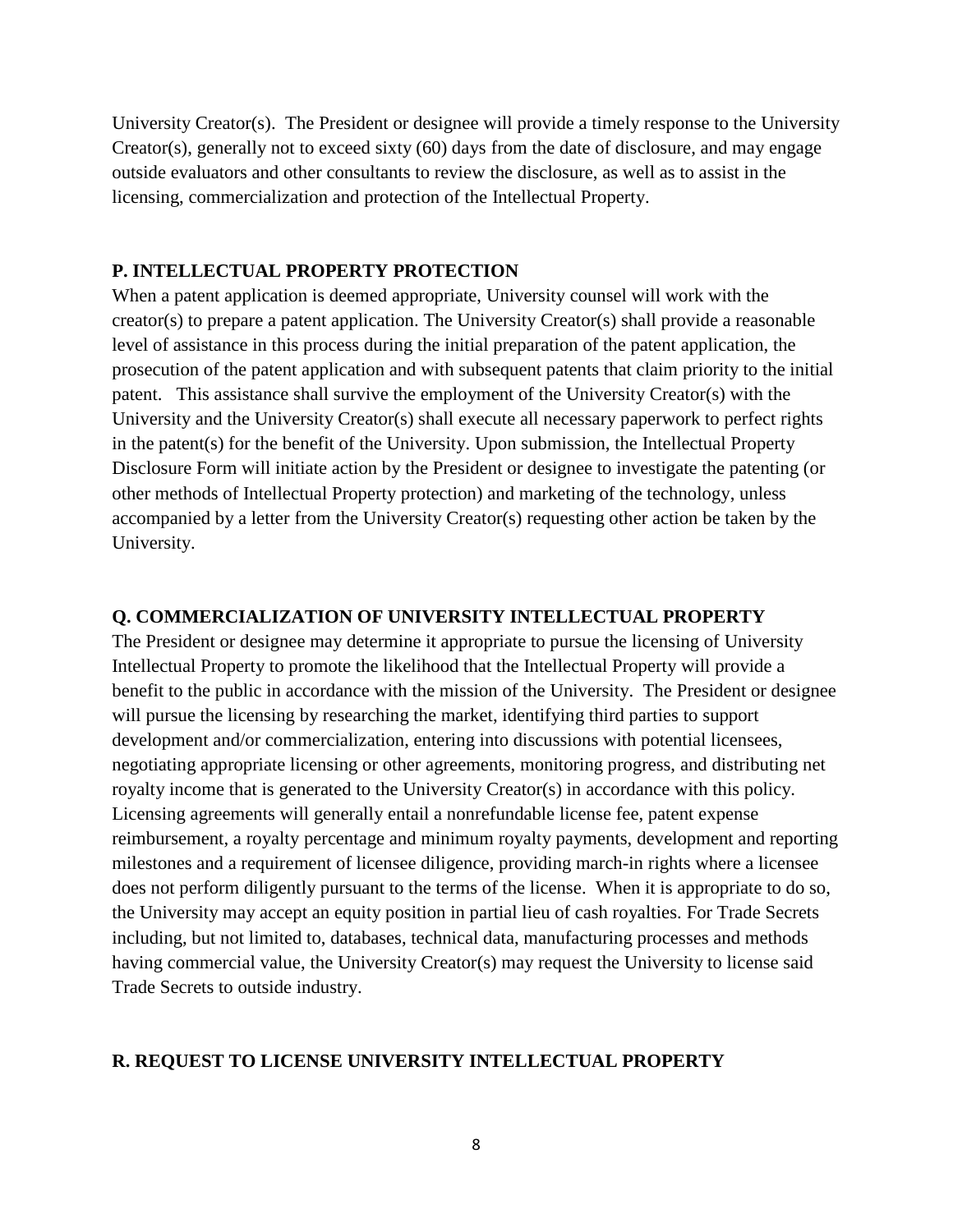University Creators may request a license from the University to commercially develop their Intellectual Property where such licensing would enhance the transfer of the technology, is consistent with University obligations to third parties, and does not involve a conflict of interest. When Intellectual Property is not subject to a sponsored research or other agreement, but has been developed using significant University Resources, the President or designee may, at his/her discretion and consistent with the public interest, license the Intellectual Property to the University Creator(s), exclusively or nonexclusively, on a royalty basis. Such license will include the payment of appropriate royalties, in accordance with the agreement terms and will require diligence in developing and disseminating the technology. The University Creator(s) must demonstrate technical and financial capability to commercialize the Intellectual Property, and the President or designee shall have the right to terminate the license if the University Creator(s) does not achieve effective dissemination within a reasonable amount of time. If the University grants such request, the University Creator(s) may be required to assume the costs of filing, prosecuting, and maintaining any patent rights.

#### **S. REQUEST TO UNIVERSITY TO COMMERCIALIZE INTELLECTUAL PROPERTY**

University Creators may request that University pursue the commercial development of Intellectual Property owned by the University Creator(s). The President (or designee) will evaluate the commercial potential of any Intellectual Property and determine whether or not the University will accept it for licensing. If the University has determined to pursue commercialization, the University Creator(s) will be required to assign his/her ownership of the Intellectual Property to the University. The terms of such assignment will be negotiated between the University and the University Creator(s).

### **T. WAIVER OF UNIVERSITY INTELLECTUAL PROPERTY RIGHTS**

**1.** If the University decides to waive its rights in the disclosed Intellectual Property, the University Creator(s) may proceed to protect such Intellectual Property as he, she or they may wish. If sponsored funds supported the work leading to the creation or discovery of such Intellectual Property, any such waiver is subject to any governing provisions in the sponsoring agreement. Waiver of such rights by the University is contingent upon a perpetual, nonexclusive, royalty-free grant to the University to use or practice the Intellectual Property for educational and research purposes, unless otherwise agreed to in writing.

**2.** Should the University decide to waive its rights as provided for herein, the University Creator shall disclose any potential conflict of interest arising from his/her ownership of the Intellectual Property when proposing University research activities that could reasonably appear to influence the financial value of such Intellectual Property.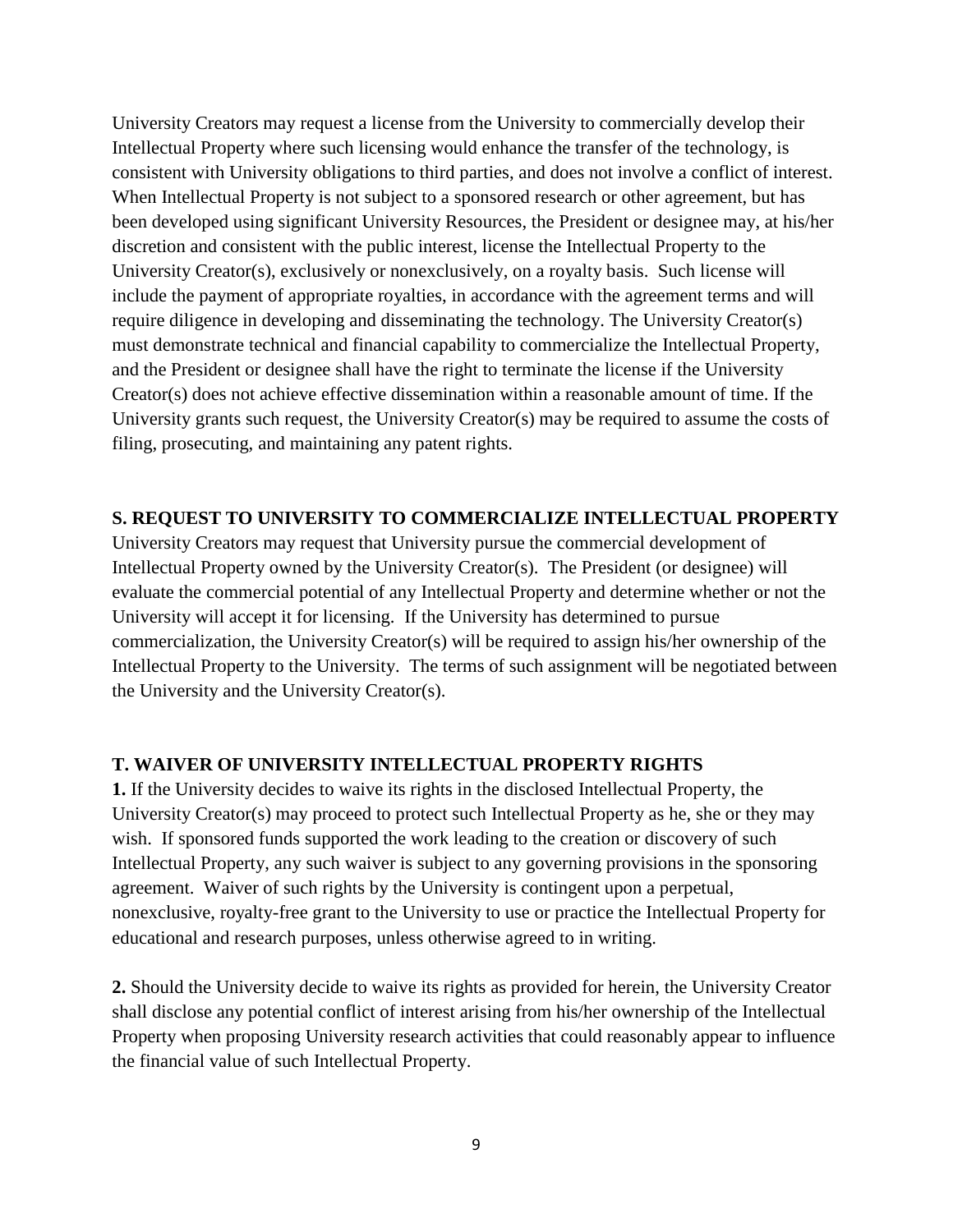#### **U. ASSIGNMENT OF UNIVERSITY INTELLECTUAL PROPERTY**

In the event the University has not pursued commercialization of the Intellectual Property within one hundred and twenty (120) days of receipt of the disclosure, the University Creator who intends to pursue commercialization of the Intellectual Property may submit a written request to the General Counsel's Office for the Intellectual Property to be reassigned to the University Creator. To the extent the Intellectual Property is not subject to any sponsored project or other agreement, and provided that all other University co-Creators, if any, consent to the request, the President or designee shall reasonably consider such a request. Any waiver or assignment of Intellectual Property rights by the University shall be limited only to the substance disclosed by the University Creator(s) in the Intellectual Property Disclosure Form and is subject to the grant of a perpetual, nonexclusive, royalty-free grant to the University to use or practice the Intellectual Property for educational and research purposes, unless otherwise agreed to in writing.

#### **V. ROYALTY DISTRIBUTION**

**1.** The University will receive all royalty revenue that is generated from the commercialization of University Intellectual Property ("gross royalty revenue") and will deduct any outstanding costs incurred by the University to protect the Intellectual Property and, if appropriate, reasonable projected expenses that the University deems necessary to maintain the Intellectual Property ("net royalty revenue"). As a means to assure recognition of the efforts and contributions of the University Creator(s), the University will then distribute the total net royalty revenue as follows:

(a) Sixty percent (60%) to the University Creator(s) in recognition of their contribution. In the case of University co-Creators, this distribution will be equally shared among all University co-Creators unless otherwise agreed to by the University co-Creators in writing;

(b) Thirty percent (30%) will be designated by the Provost to support innovation and entrepreneurship programs and activities and distributed, in the discretion of the Provost, among any of the following units: a college, a University institute or center, a University laboratory and/or an academic department or program; and

(c) Ten percent (10%) to the Sponsored Research Development Fund to be used to support University research programs and training activities.

**2.** Distribution of net royalty revenue will occur on a semi-annual basis. In the event the University acquires equity in the company in lieu or partial lieu of royalties for Intellectual Property, any Creator(s) receiving an individual equity stake in the company shall not be entitled to share in the University's equity stake. Otherwise, proceeds from the liquidation of the University's equity in the company will be distributed as royalty revenue in the manner described above. In the case of an irresolvable dispute over the terms of royalty revenue